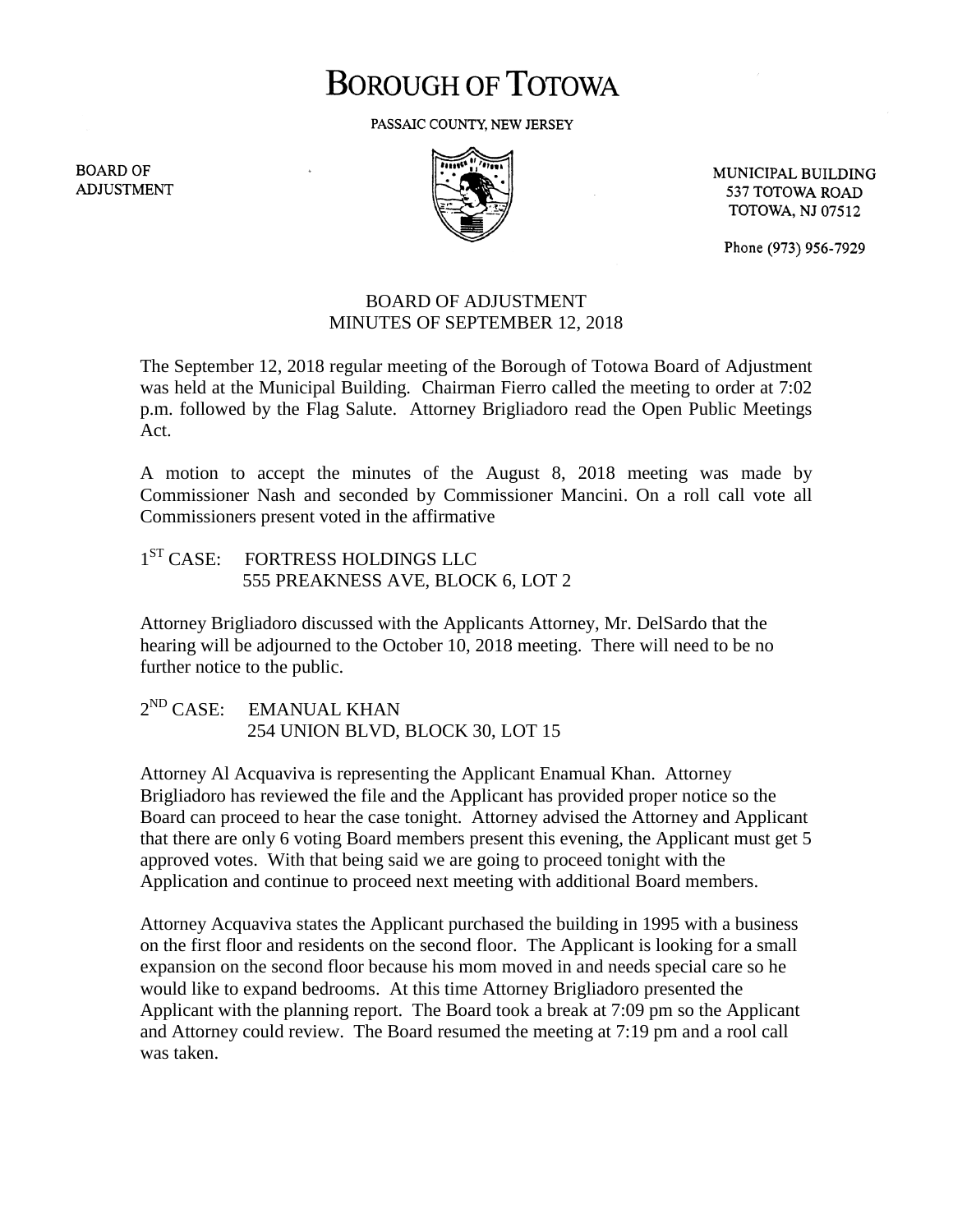Architect John Bleeker was sworn in by Attonrey Brigliadoro. Mr. Bleeker's place of business is at 275 Belmont Avenue in Haledon and is considered an expert in his field by the Board. Overview of the Application is it is a pre-existing real estate office on first floor and the owner resides on the second floor in a two bedroom apartment. The Applicant is seeking an expansion of approx. 560 square feet on the second floor; there will be no expansion on the first floor. The Applicant would like to modify the existing deck to enclose for a third bedroom. The residential component is non-conformity. There will be no changing of the use of the Application, the owner of the building has an elderly mother who needs 24 hour care so the care taker can have a bedroom, and the mother will have one and the owner. There will be a change in the Cape Cod look to build above the first floor to square the building.

Architect Bleeker refers to sheet SP1 of the plans, which is the site plan. This plan shows gray shaded areas that are the addition and the main existing areas are white on the plan. On sheet A-1.0, this is the second floor addition plan. The left side is existing first floor, the Applicant would like to update bathroom to a handicap bathroom. The second floor, the hatched lines is new area. This shows the existing bedrooms, which they would like 2 feet wider and 9 feet added to back. The existing dormer will be closed in and built to front walls of house adding a total of 16'6". There is no bulk variance needed, they are low on the F.A.R ratio. Within al the bulk requirements for front yard and side yard setbacks as well as rear yard. On plan A-2.0, the elevation plan, this shows front elevation where most of the improvements will be made. If the sign does change, the applicant will come back to get approval. The building will consist of vinyl siding, brick and stucco. A design waiver will be needed because the sides of the building will remain siding and just matched with new additions, the front of the building will comply.

Attorney Brigliadoro asked if the Architect drove by the existing building and if with the improvements fit with the character of the neighborhood. Mr. Bleeker states there is a mixed use surrounding the building along with a few new building. Attorney Brigliadoro would like to know if the building being used and will continue to be used stay with the character of the area, Mr. Bleeker states yes, there is plenty of mixed use. Attorney Brigliadoro asked if this would be a positive use and if so how. Mr. Bleeker states there is no change to the use, just change slightly larger for the care of the Applicants family. There are no negative criteria, if anything they are improving the look-there is also no expansion of the footprint.

Chairman Fierro would like to know if this is a hardship case, Mr. Bleeker stated it is. Chairman Fierro would also like to know what the total F.A.R. is. Mr. Bleeker explains the existing is .128, the permitted is .35 and with the expansion it will be .156. There are 9 parking spaces and a two car garage. Vice Chairman Krauthiem would like to know how many people live there now, Mr. Bleeker states 2 but with the care taker there will be 3. Commissioner Mancini asked if you can go upstairs through the interior or is it just entered through the exterior. Mr. Bleeker states there is both. Commissioner Nash would like to know if the care taker will be staying there, Mr. Bleeker states the Applicant will answer that. Engineer Cristaldi would like to know how the Architect came up with the building height. Mr. Bleeker will supply that at the next meeting.